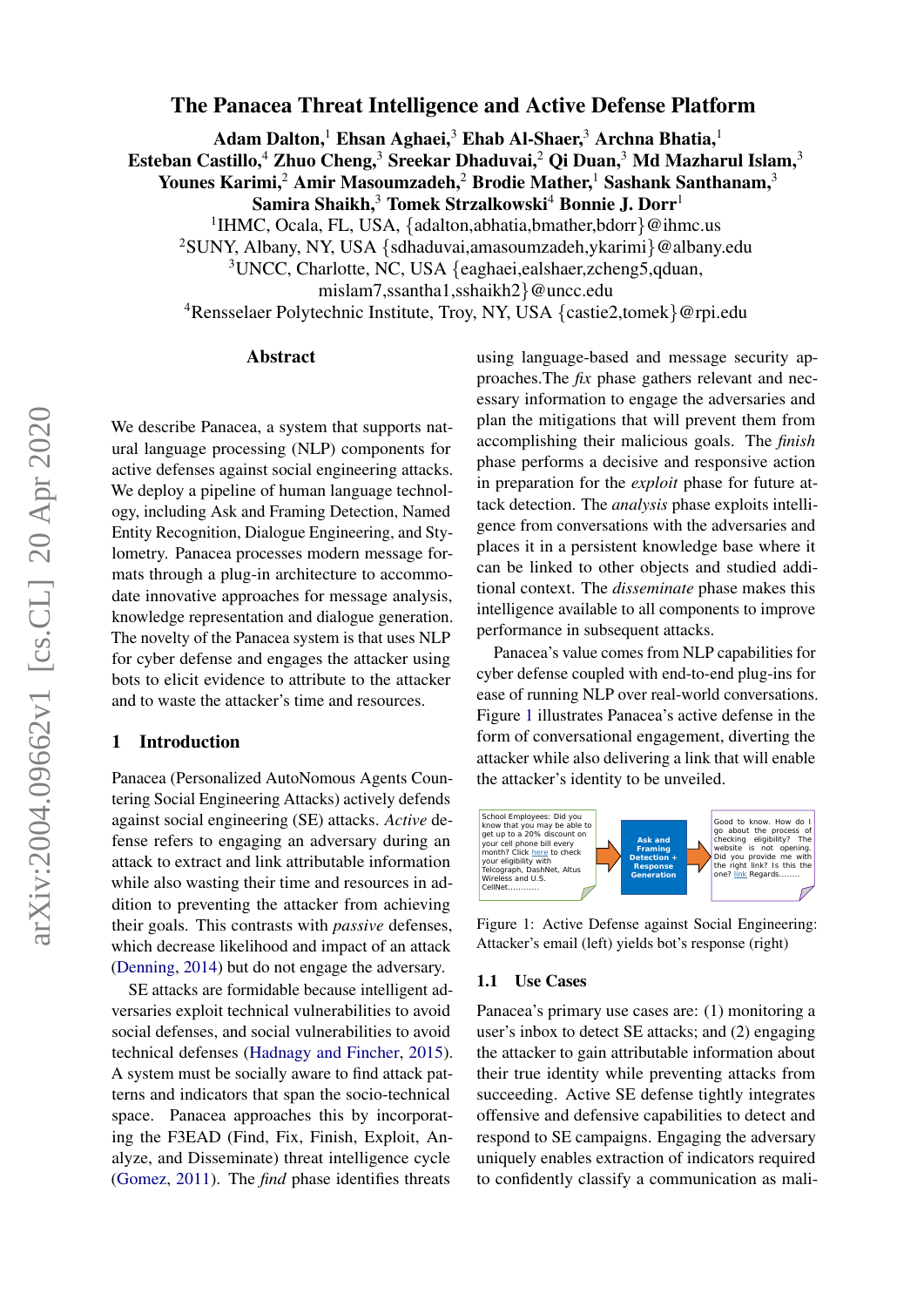cious. Active defenses also carry significant risk because engagement can potentially harm an individual's or organization's reputation. Thus, high confidence classification is vital.

## 1.1.1 Monitoring and Detection

Panacea includes an initial protection layer based on the analysis of incoming messages. Conceptual users include end users and IT security professionals. Each message is processed and assigned a label of friend, foe, or unknown, taking into account headers and textual information of each message. The data obtained from this analysis is converted into threat intelligence and stored in a knowledge graph for use in subsequent phases, e.g., for meta analysis and message analysis in a broader context within a thread or in similar messages delivered to multiple users.

## 1.1.2 Engagement and Attribution

Passive defenses are finished once a threat is discovered, defused, and deconstructed; at this point Panacea's active defenses become engaged. Panacea's active defenses respond to the attacker's demands, reducing the risk that the attacker will catch on that they've been fingered. As such, any requests made by Panacea are more likely to be fulfilled by the attacker, bulwarked by hopes of eventual payoff. Such requests are implemented as a collection of flag seeking strategies built on top of a conversational theory of *asks*. Flags are collected using information extraction techniques. Future work includes inferential logic and deception detection to unmask an attacker and separate them from feigned identities used to gain trust.

# 2 Related Work

Security in online communication is a challenge due to: (1) attacker's speed outpacing that of defenders to maintain indicators [\(Zhang et al.,](#page-7-0) [2006\)](#page-7-0); (2) phishing site quality high enough that users ignore alerts [\(Egelman et al.,](#page-6-3) [2008\)](#page-6-3); (3) user training falling short as users forget material and fall prey to previously studied attacks [\(Caputo et al.,](#page-6-4) [2013\)](#page-6-4); the divergent goals of the attacker and defender [\(Li](#page-7-1) [et al.,](#page-7-1) [2020\)](#page-7-1); and (4) defensive system maintainers who may ignore account context, motivations, and socio-economic status of the targeted user [\(Oliveira](#page-7-2) [et al.,](#page-7-2) [2017\)](#page-7-2). Prior studies [\(Bakhshi et al.,](#page-6-5) [2008;](#page-6-5) [Karakasilitiosis et al.,](#page-6-6) [2006\)](#page-6-6) demonstrate human susceptibility to SE attacks. Moving from bots that detect such attacks to those that produce "natural sounding" responses, i.e., conversational agents that engage the attacker to elicit identifying information, is the next advance in this arena.

Prior work extracts information from email interactions [\(Dada et al.,](#page-6-7) [2019\)](#page-6-7), applies supervised learning to identify email signatures and forwarded messages [\(Carvalho and Cohen,](#page-6-8) [2004\)](#page-6-8), and classifies email content into different structural sections [\(Lampert et al.,](#page-6-9) [2009\)](#page-6-9). Statistical and rulebased heuristics extract users' names and aliases [\(Yin et al.,](#page-7-3) [2011\)](#page-7-3) and structured script representations determine whether an email resembles a password reset email typically sent from an organization's IT department [\(Li and Goldwasser,](#page-6-10) [2019\)](#page-6-10). Analysis of chatbot responses [\(Prakhar Gupta and](#page-7-4) [Bigham,](#page-7-4) [2019\)](#page-7-4) yields human-judgement correlation improvements. Approaches above differ from ours in that they require extensive model training.

Our approach relates to work on conversational agents, e.g., response generation using neural models [\(Gao et al.,](#page-6-11) [2019;](#page-6-11) [Santhanam and Shaikh,](#page-7-5) [2019\)](#page-7-5), topic models [\(Dziri et al.,](#page-6-12) [2018\)](#page-6-12), self-disclosure for targeted responses [\(Ravichander and Black,](#page-7-6) [2018\)](#page-7-6), topic models [\(Bhakta and Harris,](#page-6-13) [2015\)](#page-6-13), and other NLP analysis [\(Sawa et al.,](#page-7-7) [2016\)](#page-7-7). All such approaches are limited to a pre-defined set of topics, constrained by the training corpus. Other prior work focuses on persuasion detection/prediction [\(Hidey and McKeown,](#page-6-14) [2018\)](#page-6-14) but for judging when a persuasive attempt might be successful, whereas Panacea aims to achieve effective dialogue for countering (rather than adopting) persuasive attempts. Text-based semantic analysis is also used for SE detection [\(Kim et al.,](#page-6-15) [2018\)](#page-6-15), but not for *engaging* with an attacker. Whereas a bot might be employed to warn a potential victim that an attack is underway, our bots communicate with a social engineer in ways that elicit identifying information.

Panacea's architecture is inspired by state-ofthe-art systems in cyber threat intelligence. MISP [\(Wagner et al.,](#page-7-8) [2016\)](#page-7-8) focuses on information sharing from a community of trusted organizations. MITRE's Collaborative Research Into Threats (CRITs) [\(Goffin,](#page-6-16) [2020\)](#page-6-16) platform is, like Panacea, built on top of the Structured Threat Intelligence eXchange (STIX) specification. Panacea differs from these in that it is part of operational active defenses, rather than solely an analytical tool for incident response and threat reporting.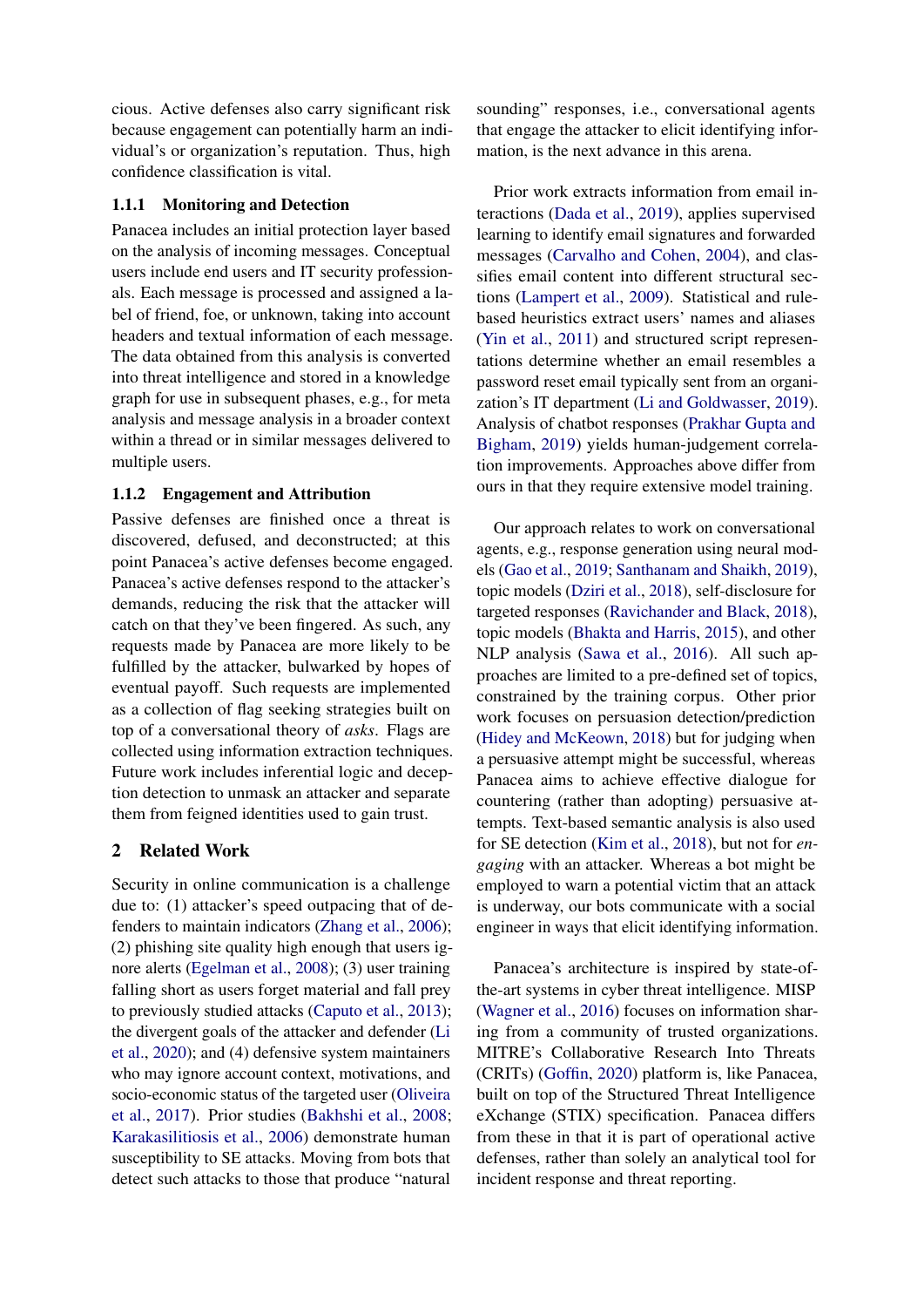# 3 System Overview

Panacea's processing workflow is inspired by Stanford's CoreNLP annotator pipeline [\(Manning et al.,](#page-7-9) [2014a\)](#page-7-9), but with a focus on using NLP to power active defenses against SE. A F3EAD-inspired phased analysis and engagement cycle is employed to conduct active defense operations. The cycle is triggered when a message arrives and is deconstructed into STIX threat intelligence objects. Object instances for the identities of the sender and all recipients are found or created in the knowledge base. Labeled relationships are created between those identity objects and the message itself.

Once a message is ingested, plug-in components process the message in the *find* phase, yielding a response as a JSON object that is used by plugin components in subsequent phases. Analyses performed in this phase include message part decomposition, named entity recognition, and email header analysis. The *fix* phase uses components dubbed *deciders*, which perform a meta-analysis of the results from the *find* phase to determine if and what type of an attack is taking place. *Ask detection* provides a fix on what the attacker is going after in the *fix* phase, if an attack is indicated. Detecting an attack advances the cycle to the *finish* phase, where response generation is activated.

Each time Panacea successfully elicits a response from the attacker, the new message is *exploited* for attributable information, such as the geographical location of the attack and what organizational affiliations they may have. This information is stored as structured intelligence in the knowledge base which triggers the *analysis* phase, wherein the threat is re-analyzed in a broader context. Finally, Panacea disseminates threat intelligence so that humans can build additional tools and capabilities to combat future threats.

# 4 Under the Hood

Panacea's main components are presented: (1) Message Analysis Component; and (2) Dialogue Component. The resulting system is capable of handling the thousands of messages a day that would be expected in a modern organization, including failure recovery and scheduling jobs for the future. Figure [2](#page-2-0) shows Panacea throughput while operating over a one month backlog of emails, SMS texts, and LinkedIn messages.

<span id="page-2-0"></span>

Figure 2: Panacea components run asynchronously in the background for scaling and so new components can be added and removed based on the underlying task.

### 4.1 Message Analysis Component

Below we describe the structural aspects of messages and their associated processing.

## 4.1.1 Email Header Classification

When communication takes place over a network, metadata is extracted that serves as a user fingerprint and a source for reputation scoring. Email headers, for example, contain authentication details and information about the mail servers that send, receive, and relay messages as they move from outbox to inbox. To distinguish between benign and malicious emails, Panacea applies a multistage email spoofing, spamming, and phishing detector consisting of: (1) a signature-based detector, (2) an active investigation detector, (3) a receiver-oriented anomaly detector, and (4) a sender-oriented anomaly detector.

### 4.1.2 Email Content Classification

Dissecting email headers is not enough for detecting malicious messages. Many suspicious elements are related to email bodies that contain user messages related to a specific topic and domain. Analyzing email content provides valuable insight for detecting threats in conversations and a solid understanding of the content itself. Panacea incorporates machine learning algorithms that, alongside of header classifiers, digest email exchanges: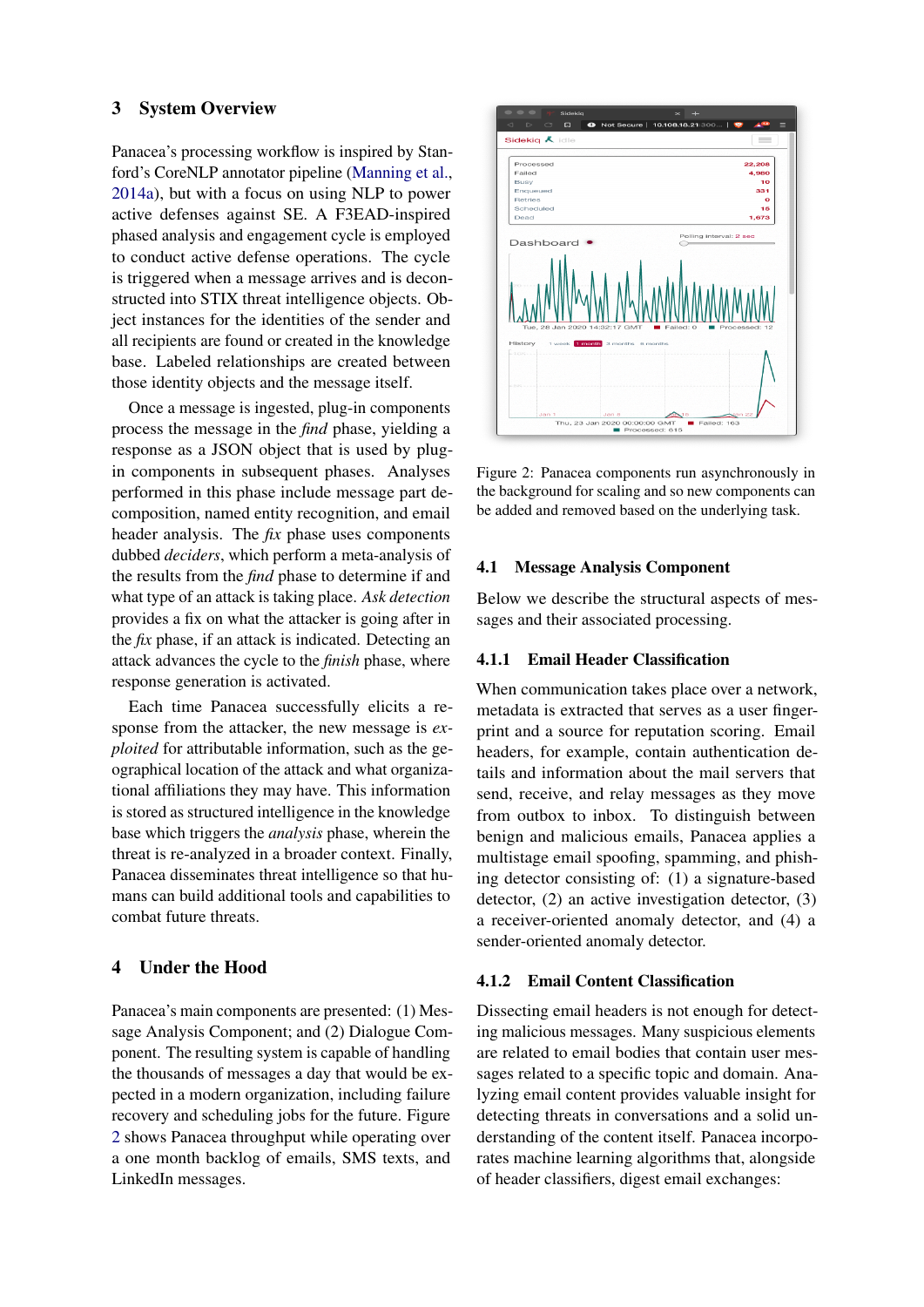Benign/non-benign classifier: Word embedding vectors [\(Bengio et al.,](#page-6-17) [2006;](#page-6-17) [Mikolov et al.,](#page-7-10) [2013\)](#page-7-10) trained on email samples from different companies (e.g., Enron) are extracted using neural networks [\(Sherstinsky,](#page-7-11) [2013\)](#page-7-11), i.e., back-propagation model with average word vectors as features. This classifier provides a binary prediction regarding the nature of emails (friend or foe).

Email threat type classifier: Spam, phishing, malware, social-engineering and propaganda are detected, providing fine-grained information about the content of emails and support for motive detection (i.e., attacker's intention).

Email zone classifier: Greetings, body, and signature are extracted using word embedding implemented as recurrent neural network with handcrafted rules, thus yielding senders, receivers and relevant entities to enable response generation.

All classifiers support active detection of malicious emails and help in the engagement process of automated bots. Additionally, all trained models have an overall accuracy of 90% using a cross validation approach against well known email collections like Enron [\(Klimt and Yang,](#page-6-18) [2004\)](#page-6-18) and APWG [\(Oest et al.,](#page-7-12) [2018\)](#page-7-12) among other non-public datasets, which makes them reasonably reliable in the context of passive defenses.

## 4.1.3 Behavioral Modeling

If an adversary is able to compromise a legitimate account, then the header and content classifiers will not be sufficient to detect an attack. The social engineer is able to extract contacts of the account owner and send malicious content on their behalf, taking advantage of the reputation and social relationships attributed to the hijacked account. Two distinctive approaches address these issues:

Impersonation Detector: Sender entities are extracted from the email message and a personalized profile is created for each one, with communication habits, stylometric features, and social network. The unique profiled model is used to assess whether this email has been written and sent by an account's legitimate owner. If a message arrives from a sender that does not have a profile, Panacea applies similarity measures to find other email addresses for the unknown entity. This serves as a defense against impersonation attacks where the social engineer creates an email account using a name and address similar to the user of an institu-

tional account for which a model is available. If Panacea links the unknown account to an institutional account, then that account's model is used to determine whether a legitimate actor is using an unknown account, or a nefarious actor is attempting to masquerade as an insider in order to take advantage of the access such an account would have.

Receiving Behavior Classifier. Individual profiles are built for the receiving behavior of each entity (how and with whom this entity communicates) and new emails are evaluated against the constructed models. To build unique profiles, all messages sent to each particular entity are collected.

# 4.1.4 Deciders

Panacea must have high confidence in determining that a message is coming from an attacker before deploying active defense mechanisms. A strategypattern approach fits different meta-classifiers to different situations. Four classification strategies, called *Deciders*, combine all component analyses after a message is delivered to an inbox to make the final *friend/foe* determination. The Decider API expects all component analyses to include a *friend/foe* credibility score using six levels defined by the Admiralty Code [\(JDP 2-00,](#page-6-19) [2011\)](#page-6-19). Deciders may be deterministic through the application of rule based decision making strategies or they may be trained to learn to identify threats based on historical data.

## 4.1.5 Threat Intelligence

Panacea stores component analysis results in a threat intelligence knowledge base for aggregation of attack campaigns with multiple turns, targets, and threads. The knowledge base adheres to STIX 2.0 specifications and implements MITRE's ATT&CK framework [\(Strom et al.,](#page-7-13) [2017\)](#page-7-13) to enable attribution and anticipatory mitigations of sophisticated SE attacks. Panacea recognizes indicators of compromise based on features of individual emails as well as historical behavior of senders and recipients. Intrusion sets and campaigns are thus constructed when malicious messages are discovered subsequently linked to threat actors based on attribution patterns, such as IP address, message templates, socio-behavioral indicators, and linguistic signatures. This feature set was prioritized to work with Unit 42's ATT&CK Playbook Viewer. The knowledge base uses a PostgreSQL database backend with an application layer built with Ruby on Rails.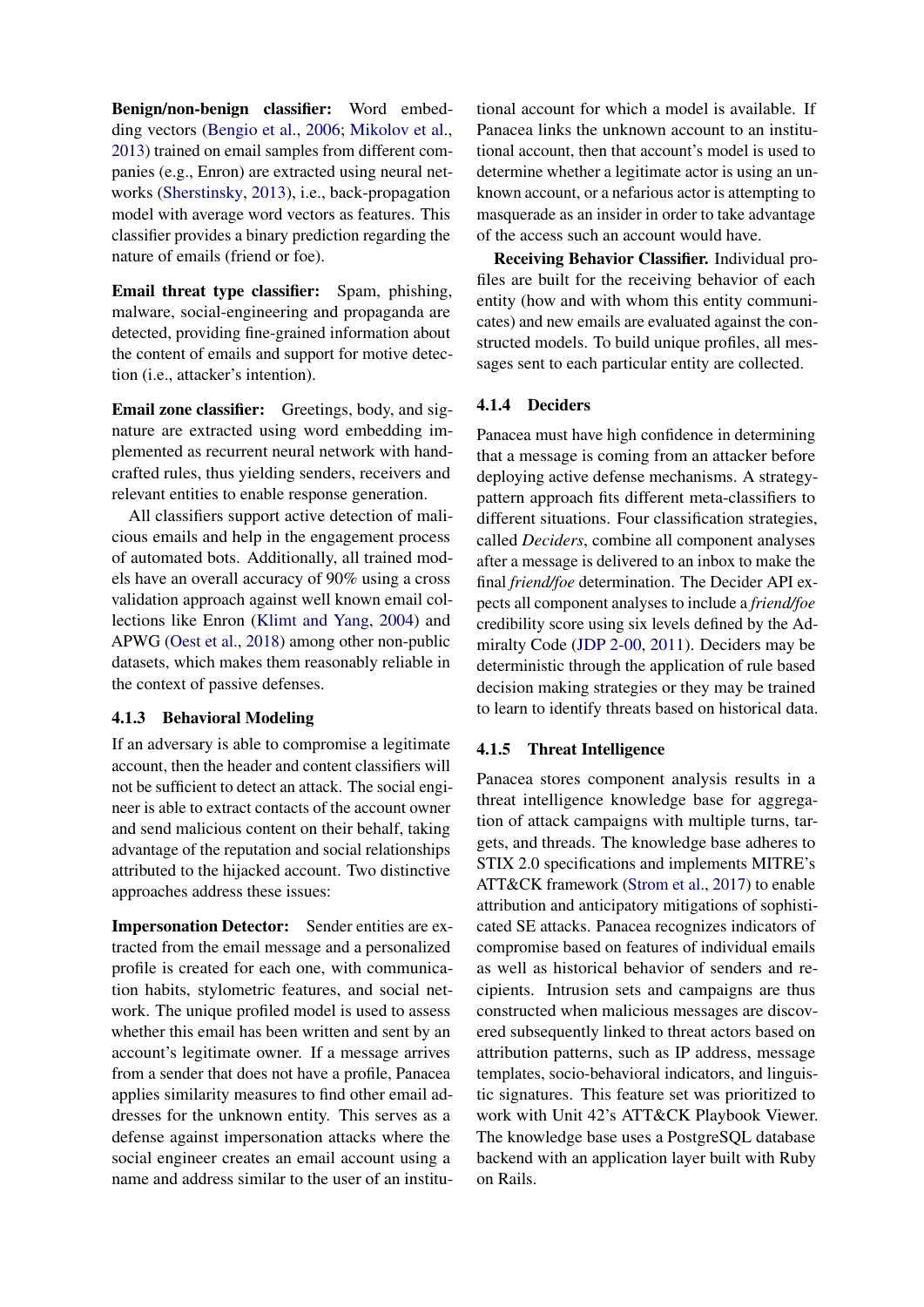## 4.2 Dialogue Component

Panacea's dialogue component consists of three key sub-components: *Ask/Framing Detection* (to determine the attacker's demand), *Motive Detection* (to determine the attacker's goal), and Response Generation (to reply to suspicious messages).

#### 4.2.1 Ask/Framing Detection

Once an email is processed as described above, linguistic knowledge and structural knowledge are used to extract candidate Ask/Framing pairs and to provide the final confidence-ranked output.

Application of Linguistic Knowledge: Linguistic knowledge is employed to detect both the *ask* (e.g., buy gift card) and the *framing* (e.g., lose your job, get a 20% discount). An ask may be, for example, a request for something (GIVE) or an action (PERFORM). On the other hand, framing may be a reward (GAIN) or a risk (LOSE), for example. Ask/framing detection relies on Stanford CoreNLP constituency parses and dependency trees [\(Man](#page-7-14)[ning et al.,](#page-7-14) [2014b\)](#page-7-14), coupled with *semantic role labeling* (SRL) [\(Gardner et al.,](#page-6-20) [2017\)](#page-6-20), to identify the main action and arguments. For example, *click here* yields *click* as the *ask* and its argument *here*.

Additional constraints are imposed through the use of a lexicon based on Lexical Conceptual Structure (LCS) [\(Dorr and Olsen,](#page-6-21) [2018;](#page-6-21) [Dorr and Voss,](#page-6-22) [2018\)](#page-6-22), derived from a pool of team members' collected suspected scam/impersonation emails. Verbs from these emails were grouped as follows:

- PERFORM: connect, copy, refer
- GIVE: administer, contribute, donate
- LOSE: deny, forget, surrender
- GAIN: accept, earn, grab, win

Additional linguistic processing includes: (1) categorial variation [\(Habash and Dorr,](#page-6-23) [2003\)](#page-6-23) to map between different parts of speech, e.g., *refer* $ence(N) \rightarrow refer(V)$  enables detection of an explicit ask from *you can reference your gift card*; and (2) verbal processing to eliminate spurious asks containing verb forms such as *sent* or *signing* in *sent you this email because you are signing up*.

Application of Structural Knowledge: Beyond meta-data processing described previously, the email body is further pre-processed before linguistic elements are analyzed. Lines are split where div, p, br, or ul tags are encountered. Placeholders are inserted for hyperlinks. Image tags are replaced with their alt text. All styling, scripting, quoting, replying, and signature are removed.

Social engineers employ different link positionings to present "click bait," e.g., "Click here" or "Contact me (jw11@example.com)." Basic link processing assigns the link to the appropriate ask (e.g., *click here*). Advanced link processing ties together an email address with its corresponding PERFORM ask (e.g., *contact me*), even if separated by intervening material.

Confidence Score and Top Ask: Confidence scores are heuristically assigned: (1) Past tense events are assigned low or 0 confidence; (2) The vast majority of asks associated with URLs (e.g., jw11@example.com) are found to be PERFORM asks with highest confidence (0.9); (3) a GIVE ask combined with any ask category (e.g., *contribute* \$*50*) is less frequently found to be an ask, thus assigned slightly lower confidence (0.75); and (4) GIVE by itself is even less likely found to be an ask, thus assigned a confidence of 0.6 (e.g., *donate often*). Top ask selection then selects highest confidence asks at the aggregate level of a single email. This is crucial for downstream processing, i.e., response generation in the dialogue component. For example, the ask "PERFORM contact  $(iw11@example.com)"$  is returned as the top ask for "*Contact me. (jw11@example.com)*."

# 4.2.2 Motive Detection

In addition to the use of distinct tools for detecting linguistic knowledge, Panacea extracts the attacker's intention, or *motive*. Leveraging the attacker's demands (asks), goals (framings) and message attack types (from the threat type classifier), the Motive Detection module maps to a range of possible motive labels: *financial information*, *acquire personal information*, *install malware*, *annoy recipient*, etc. Motive detection maps to such labels from top asks/framings and their corresponding threat types. Examples are shown here:

$$
\frac{Give}{Ask} + \frac{Finance\ info}{Ask\ type} + \frac{Span}{Email\ thread}
$$

$$
\underbrace{Gain}_{\text{Framing}} + \underbrace{Credentials}_{\text{Ask type}} + \underbrace{Malware}_{\text{Email threat}} \rightarrow \text{Insball} \text{ malware}
$$

These motives are used later for enhancing a response generation process which ultimately creates automatic replies for all malicious messages detected in the Panacea platform.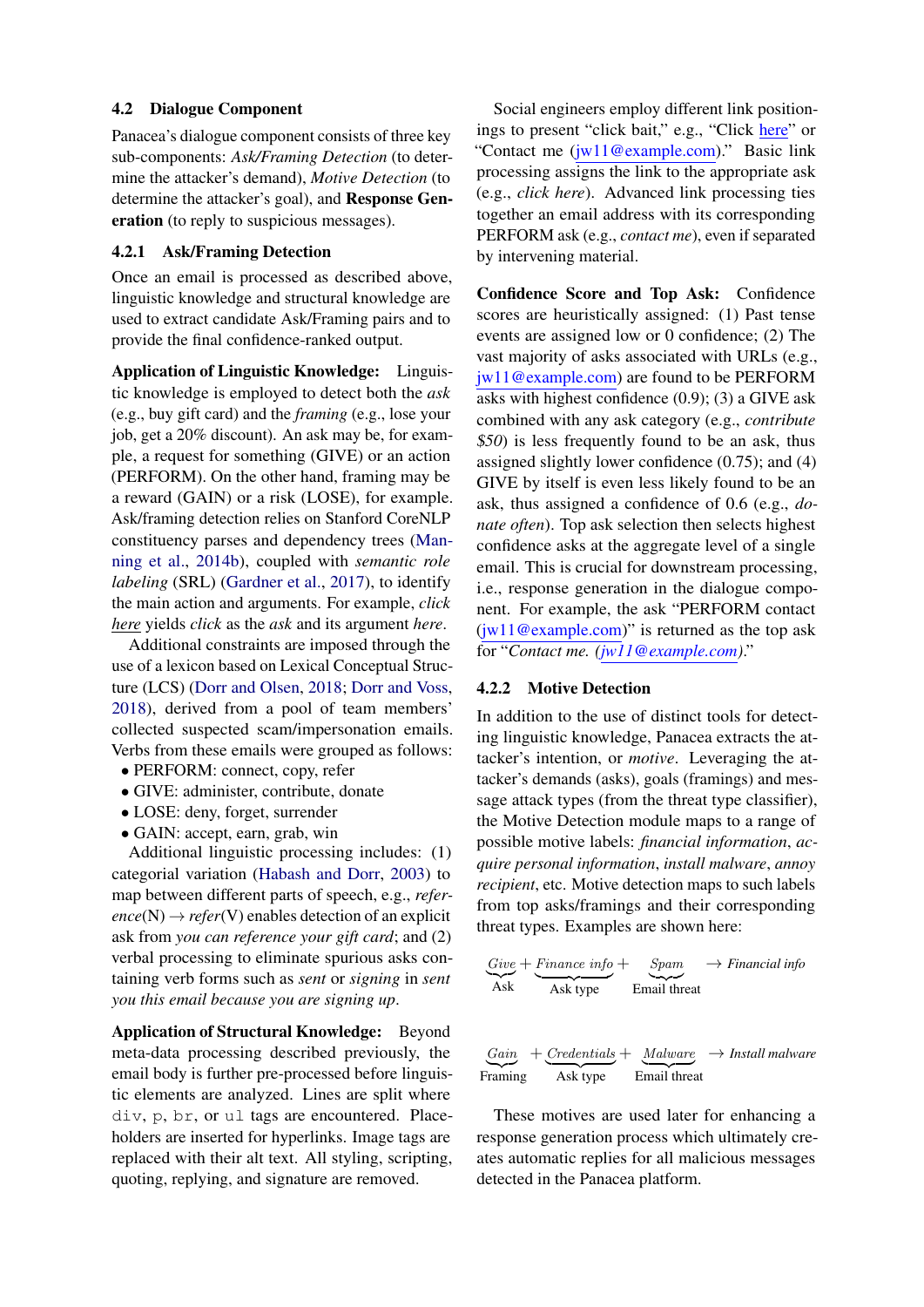## 4.2.3 Response Generation

Response generation is undertaken by a bot using templatic approach to yield appropriate responses based on a hierarchical attack ontological structure and ask/framing components. The hierarchical ontology contains 13 major categories (e.g., *financial details*). Responses focus on wasting the attacker's time or trying to gain information from the attacker while moving along *F3EAD* threat intelligence cycle [\(Gomez,](#page-6-2) [2011\)](#page-6-2) to ensure that the attacker is kept engaged. The response generation focuses on the *find, finish and exploit* states. The bot goes after name, organization, location, social media handles, financial information, and is also capable of sending out malicious links that obtain pieces of information about the attacker's computer.

A dialogue state manager decides between time wasting and information seeking based on motive, ontological structure and associated ask/framing of the message. For example, if an attack message has motive *financial details* and ontological structure of *bank information*, coupled with a PER-FORM ask, the dialogue state manager moves into an information gathering phase and produces this response: "*Can you give me the banking information for transferring money? I would need the bank name, account number and the routing information. This would enable me to act swiftly.*" On the other hand if the attacker is still after financial information but not a particular piece of information, the bot wastes time, keeping the attacker in the loop.

## 5 Evaluation

Friend/foe detection (Message Analysis) and response generation (Dialogue) are evaluated for effectiveness of Panacea as an effective intermediary between attackers and potential victims.

## 5.1 Message Analysis Module

The DARPA ASED program evaluation tests header and content modules against messages for friend/foe determination. Multiple sub-evaluations check system accuracy in distinguishing malicious messages from benign ones, reducing the false alarm rate, and transmitting appropriate messages to dialogue components for further analysis. Evaluated components yield ∼90% accuracy. Components adapted for detecting borderline exchanges (*unknown* cases) are shown to help dialogue components request more information for potentially malicious messages.

### 5.2 Dialogue Module

The ASED program evaluation also tests the dialogue component. Independent evaluators communicate with the system without knowledge of whether they are interacting with humans or bots. Their task is to engage in a dialogue for as many turns as necessary. Panacea bots are able to sustain conversations for an average of 5 turns (across 15 distinct threads). Scoring applied by independent evaluators yield a rating of 1.9 for their ability to display human-like communication (on a scale of 1–3; 1=bot, 3=human). This score is the highest amongst all other competing approaches (four other teams) in this independent program evaluation.

## 6 Conclusions and Future Work

Panacea is an operational system that processes communication data into actionable intelligence and provides active defense capabilities to combat SE. The F3EAD active defense cycle was chosen because it fits the SE problem domain, but specific phases could be changed to address different problems. For example, a system using the Panacea processing pipeline could ingest academic papers on a disease, process them with components designed to extract biological mechanisms, then engage with paper authors to ask clarifying questions and search for additional literature to review, while populating a knowledge base containing the critical intelligence for the disease of interest.

Going forward, the plan is to improve Panacea's plug-in infrastructure so that it is easier to add capability without updating Panacea itself. This is currently possible as long as new components use the same REST API as existing components. The obvious next step is to formalize Panacea's API. We have found value to leaving it open at this early state of development as we discover new challenges and solutions to problems that emerge in building a large scale system focused on the dangers and opportunities in human language communication.

### Acknowledgments

This work was supported by DARPA through AFRL Contract FA8650-18- C-7881 and Army Contract W31P4Q-17-C-0066. All statements of fact, opinion or conclusions contained herein are those of the authors and should not be construed as representing the official views or policies of DARPA, AFRL, Army, or the U.S. Government.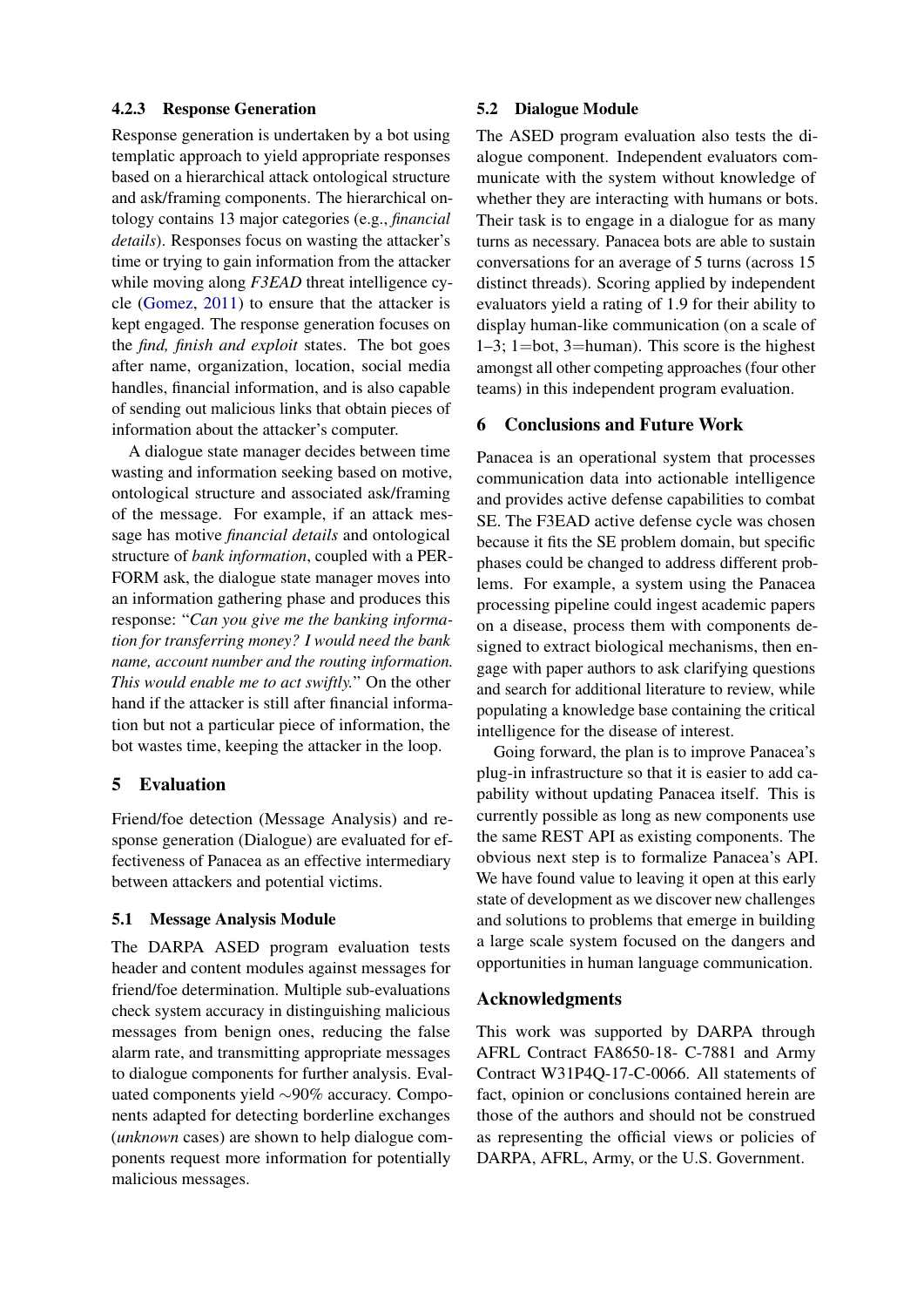### References

- <span id="page-6-5"></span>Taimur Bakhshi, Maria Papadaki, and Steven Furnell. 2008. A practical assessment of social engineering vulnerabilities. In *Proceedings of the Second International Symposium on Human Aspects of Information Security & Assurance*.
- <span id="page-6-17"></span>Yoshua Bengio, Holger Schwenk, Jean-Sébastien Senécal, Fréderic Morin, and Jean-Luc Gauvain. 2006. *[Neural Probabilistic Language Models](https://doi.org/10.1007/3-540-33486-6_6)*, pages 137–186. Springer Berlin Heidelberg, Berlin, Heidelberg.
- <span id="page-6-13"></span>Ram Bhakta and Ian G. Harris. 2015. Semantic analysis of dialogs to detect social engineering attacks. *Proceedings of the 2015 IEEE 9th International Conference on Semantic Computing (IEEE ICSC 2015)*, pages 424–427.
- <span id="page-6-4"></span>Deanna D Caputo, Shari Lawrence Pfleeger, Jesse D Freeman, and M Eric Johnson. 2013. Going spear phishing: Exploring embedded training and awareness. *IEEE Security & Privacy*, 12(1):28–38.
- <span id="page-6-8"></span>Vitor Carvalho and William Cohen. 2004. [Learning](https://www.cs.cmu.edu/~wcohen/postscript/email-2004.pdf) [to extract signature and reply lines from email.](https://www.cs.cmu.edu/~wcohen/postscript/email-2004.pdf) In *First Conference on Email and Anti-Spam*, pages 1– 8. CEAS.
- <span id="page-6-7"></span>Emmanuel G. Dada, Joseph S. Bassi, Haruna Chiroma, Shafi'i M. Abdulhamid, Adebayo O. Adetunmbi, and Opeyemi E. Ajibuwa. 2019. [Machine learn](https://doi.org/10.1016/j.heliyon.2019.e01802)[ing for email spam filtering: review, approaches and](https://doi.org/10.1016/j.heliyon.2019.e01802) [open research problems.](https://doi.org/10.1016/j.heliyon.2019.e01802) *Heliyon*, 5(6):1–23.
- <span id="page-6-0"></span>Dorothy E. Denning. 2014. Framework and principles for active cyber defense. *Computers & Security*, 40:108–113.
- <span id="page-6-22"></span>Bonnie Dorr and Clare Voss. 2018. [STYLUS: A re](https://www.aclweb.org/anthology/W18-3808)[source for systematically derived language usage.](https://www.aclweb.org/anthology/W18-3808) In *Proceedings of the First Workshop on Linguistic Resources for Natural Language Processing*, pages 57– 64, Santa Fe, New Mexico, USA. Association for Computational Linguistics.
- <span id="page-6-21"></span>Bonnie J. Dorr and Mari Broman Olsen. 2018. Lexical conceptual structure of literal and metaphorical spatial language: A case study of push. In *Proceedings of the First International Workshop on Spatial Language Understanding*, pages 31–40.
- <span id="page-6-12"></span>Nouha Dziri, Ehsan Kamalloo, Kory W Mathewson, and Osmar Zaiane. 2018. Augmenting neural response generation with context-aware topical attention. *arXiv preprint arXiv:1811.01063*.
- <span id="page-6-3"></span>Serge Egelman, Lorrie Faith Cranor, and Jason Hong. 2008. [You've been warned: An empirical study of](https://doi.org/10.1145/1357054.1357219) [the effectiveness of web browser phishing warnings.](https://doi.org/10.1145/1357054.1357219) In *Proceedings of the SIGCHI Conference on Human Factors in Computing Systems*, CHI '08, pages 1065–1074, New York, NY, USA. ACM.
- <span id="page-6-11"></span>Jianfeng Gao, Michel Galley, Lihong Li, et al. 2019. Neural approaches to conversational ai. *Foundations and Trends in Information Retrieval*, 13(2- 3):127–298.
- <span id="page-6-20"></span>Matt Gardner, Joel Grus, Mark Neumann, Oyvind Tafjord, Pradeep Dasigi, Nelson F. Liu, Matthew Peters, Michael Schmitz, and Luke S. Zettlemoyer. 2017. [Allennlp: A deep semantic natural language](http://arxiv.org/abs/arXiv:1803.07640) [processing platform.](http://arxiv.org/abs/arXiv:1803.07640) In *Proceedings of Workshop for NLP Open Source Software (NLP-OSS)*.
- <span id="page-6-16"></span>Mike Goffin. 2020. [CRITs - Collaborative Research](https://github.com/crits/crits) [Into Threats.](https://github.com/crits/crits)
- <span id="page-6-2"></span>Jimmy A. Gomez. 2011. [The targeting process: D3A](https://smallwarsjournal.com/blog/journal/docs-temp/816-gomez.pdf) [and F3EAD.](https://smallwarsjournal.com/blog/journal/docs-temp/816-gomez.pdf) *Small Wars Journal*, 1:1–17.
- <span id="page-6-23"></span>Nizar Habash and Bonnie J. Dorr. 2003. A categorial variation database for english. In *In Proceedings of the Human Language Technology and North American Association for Computational Linguistics (NAACL) Conference*, pages 96–102.
- <span id="page-6-1"></span>Christopher Hadnagy and Michele Fincher. 2015. *Phishing Dark Waters*. Wiley Online Library.
- <span id="page-6-14"></span>Christopher Hidey and Kathleen McKeown. 2018. Persuasive Influence Detection: The Role of Argument Sequencing. In *Proceedings of the Thirty-Second AAAI Conference on Artificial Intelligence*, pages 5173–5180, San Francisco, California, USA.
- <span id="page-6-19"></span>JDP 2-00. 2011. *Understanding and intelligence support to joint operations (JDP 2-00)*. Ministry of Defence (UK).
- <span id="page-6-6"></span>A. Karakasilitiosis, S. M. Furnell, and M. Papadaki. 2006. Assessing end-user awareness of social engineering and phishing. In *Proceedings of the Australian Information Warfare and Security Conference*.
- <span id="page-6-15"></span>Myeongsoo Kim, Changheon Song, Hyeji Kim, Deahyun Park, Yeeji Kwon, Eun Namkung, Ian G Harris, and Marcel Carlsson. 2018. Catch me, yes we can!-pwning social engineers using natural language processing techniques in real-time.
- <span id="page-6-18"></span>Bryan Klimt and Yiming Yang. 2004. [The enron cor](https://doi.org/10.1007/978-3-540-30115-8_22)[pus: A new dataset for email classification research.](https://doi.org/10.1007/978-3-540-30115-8_22) In *Machine Learning: ECML 2004*, pages 217–226. Springer Berlin Heidelberg.
- <span id="page-6-9"></span>Andrew Lampert, Robert Dale, and C'ecile Paris. 2009. [Segmenting email message text into zones.](https://www.aclweb.org/anthology/D09-1096) In *Proceedings of the 2009 Conference on Empirical Methods in Natural Language Processing*, page 919928. Association for Computational Linguistics.
- <span id="page-6-10"></span>Chang Li and Dan Goldwasser. 2019. [Encoding so](https://doi.org/10.18653/v1/P19-1247)[cial information with graph convolutional networks](https://doi.org/10.18653/v1/P19-1247) [forPolitical perspective detection in news media.](https://doi.org/10.18653/v1/P19-1247) In *Proceedings of the 57th Annual Meeting of the Association for Computational Linguistics*, pages 2594–2604, Florence, Italy. Association for Computational Linguistics.